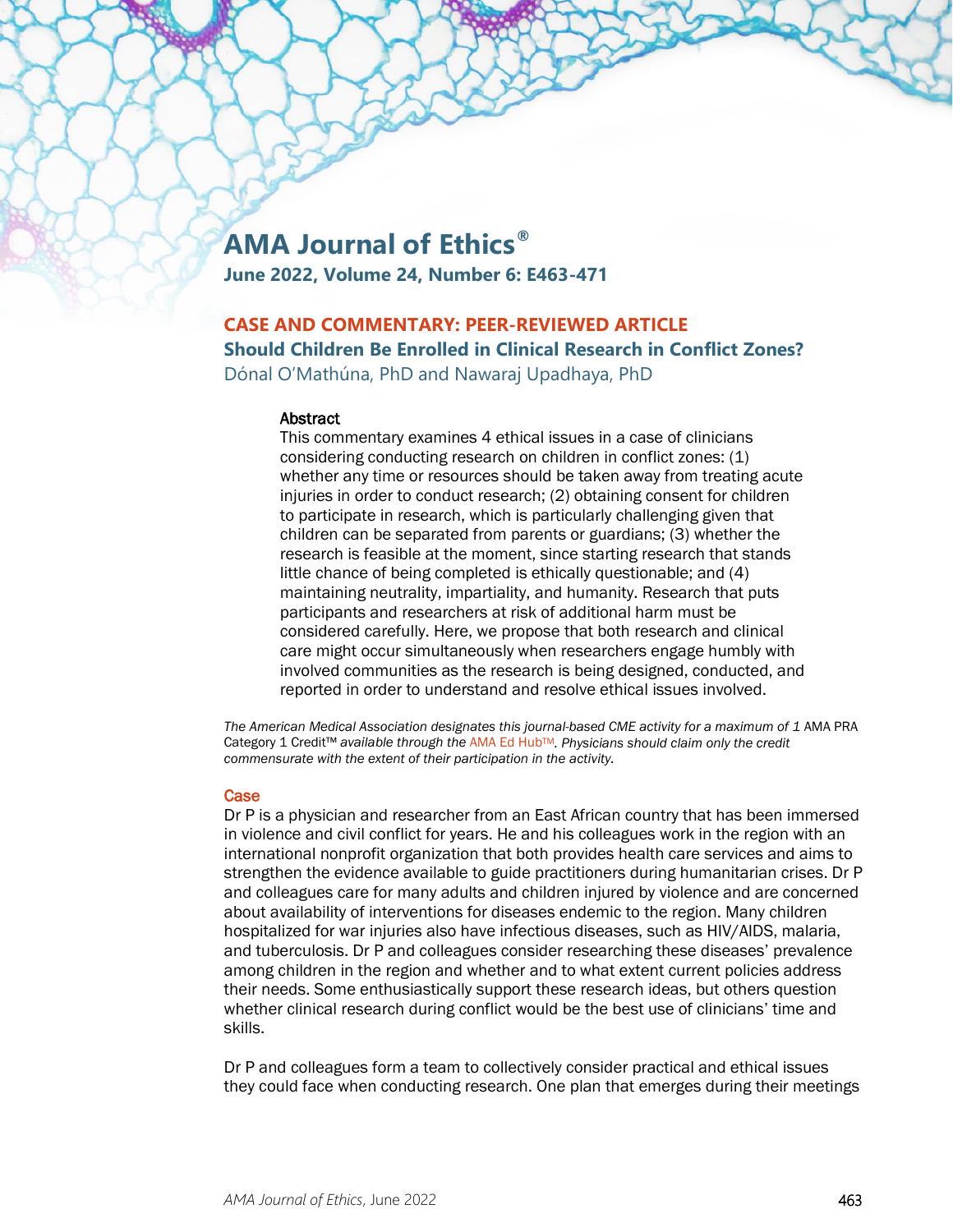includes enrolling children arriving at the hospital and sampling their blood, monitoring children who test positive for an infectious disease, and evaluating how well current policies support clinicians' capacity to offer evidence-based interventions and psychosocial care. Since children often arrive at the hospital accompanied not by their parents but by other relatives or adults, parental informed consent might not be possible. Although consent from an adult relative accompanying a child is standard for medical interventions in the region, some team members wonder whether a child's assent to participate in research or an adult relative's consent to enroll a child in research would be ethically sufficient. Assuming consent can somehow be appropriately secured, some team members worry that it's not ethical to even attempt research that might not even be feasible because participants' blood samples can deteriorate and expire while being transported to the capital city for analysis. Long transportation delays are not easily averted in the region due to security incidents, roadblocks, and ambushes. Even assuming good blood sample preservation and analysis, test results (normally available 14 days after collection) will need to be conveyed to children's parents by research team members who travel to their villages. If the children's parents have been killed and no guardian is present, it's unclear whether keeping newly orphaned children in a research protocol is ethically appropriate.

Dr P and colleagues remain neutral about the region's conflict, but the government has authority over the hospital, and nearby villages are controlled by antigovernment rebel forces. Rebel groups have not objected to villagers seeking care at the hospital, but if researchers are viewed as government collaborators or agents reporting on rebel activities, everyone in the hospital could be at risk of violence. Another complexity is that the government's Ministry of Health, which would have to approve a research protocol, might oppose any project it sees as beneficial to the interests of people living in rebelheld regions.

Although convinced that children with infectious diseases are not adequately cared for under existing policies, Dr P and colleagues believe that the capacity to respond to need can't be improved without a good evidence base that research would likely establish. They are also convinced that it is ethically problematic to wait until conflict ends to conduct research that could lead to improvements, and so Dr P and colleagues continue to deliberate about what they should do.

#### **Commentary**

Conducting research in a conflict zone raises many practical and ethical challenges. Conflict varies in its nature and scale, ranging from open military warfare to other forms of armed conflict and communal violence. The 2021 Council for International Organizations of Medical Sciences consensus statement on clinical research in lowresource settings addresses concerns of working among armed populations and during riots in its comments on conflict.1 The challenges include concerns for safety and security, lack of scientific capacity or [ethical oversight,](https://journalofethics.ama-assn.org/article/need-professional-standards-global-health/2015-05) practical limitations that might compromise study quality, and political pressures and barriers.2 However, research during conflict can be beneficial when conducted appropriately and ethically.3 The difficulty is finding the balance between challenges and benefits, which requires careful and humble reflection on each situation's details and application of research ethics frameworks.1,4,5 With this particular case, we will comment on 4 ethical issues, although more could be considered.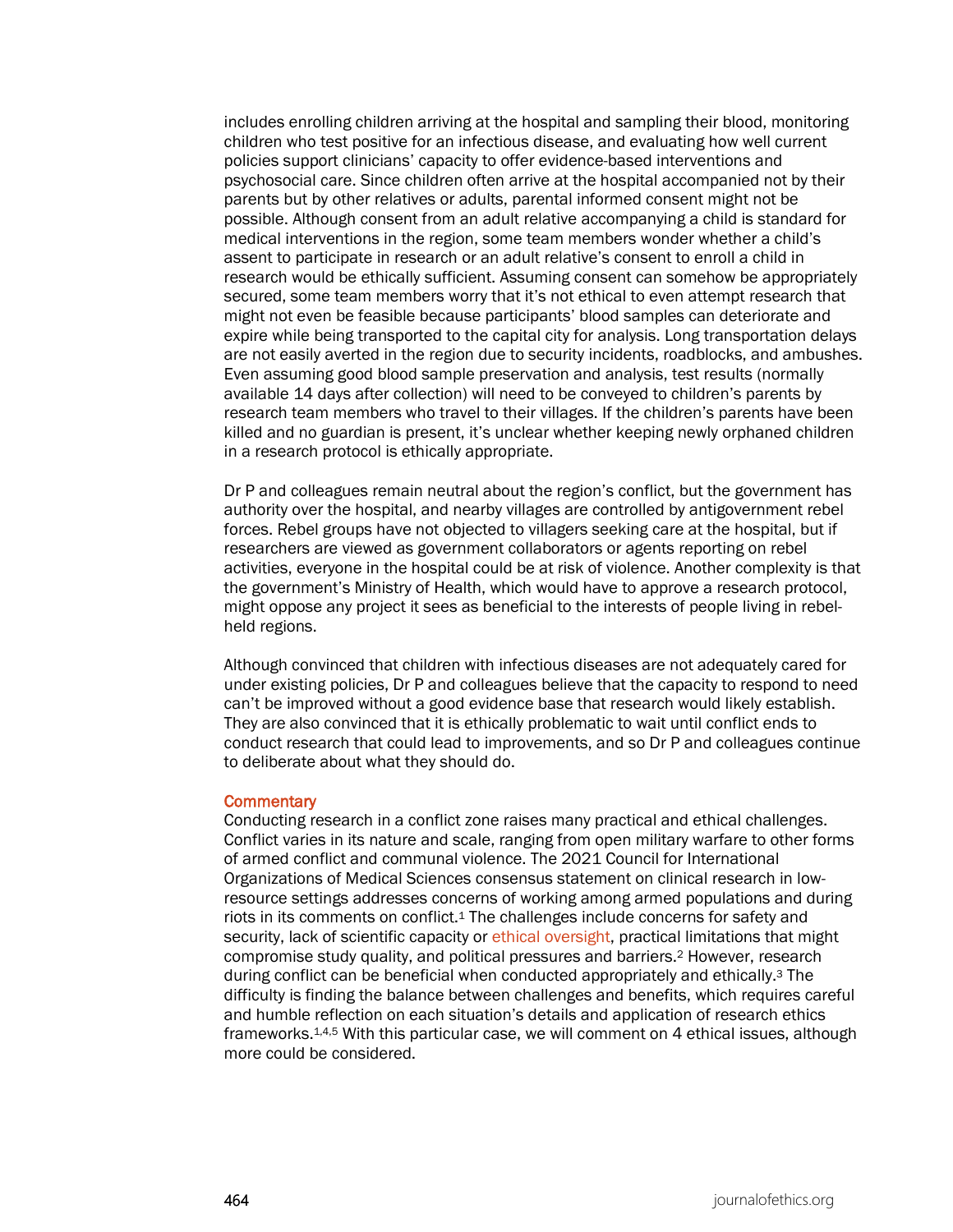#### Treating Injuries vs Conducting Research

Dr P and his colleagues are trying to decide how to allocate their limited time, energy, and resources between treating acute, conflict-related injuries and addressing unmet needs of children with acute and chronic infectious diseases through research. Some of the clinicians believe [evidence from research](https://journalofethics.ama-assn.org/article/how-should-who-guide-access-and-benefit-sharing-during-infectious-disease-outbreaks/2020-01) is needed to determine whether existing policies and interventions address the needs of infected children. As the Active Learning Network for Accountability and Performance in Humanitarian Action notes: "The failure to generate and use evidence in policy and response makes humanitarian action less effective, less ethical and less accountable."6 Research in conflict zones might be needed to determine if interventions effective in other settings remain effective in conflict settings and, if not, what adaptations are necessary for conflict zones. However, some could argue that research is of low priority since it might provide little direct benefit to the children living in the conflict zone. At best, it might show that disease prevalence is higher than previously documented, that current policies are not working well, or that changes are needed that might benefit other children. When the needs of conflict-injured children are compared to those of other children who might benefit in the future from research, the urgency of their situation might seem to outweigh the longterm needs of children in the region. Others might argue that only treating the children's injuries is an overly short-sighted approach. If the clinicians focus exclusively on conflict injuries, children might afterwards get sick and die from communicable diseases and thus have little overall benefit from the clinical resources they received.

Ethical dilemmas often are portrayed as one option vs another, especially when both options are ethical but prioritize different ethical principles. Rather than pitting one option against the other, clinicians creatively considering other options might identify an alternative that satisfies both ethical commitments, although perhaps not completely. Instead of viewing this case as an "either-or" dilemma in which the clinicians should *either* care for patients *or* do research, a "both-and" approach would allow the clinicians to strive *both* to care for patients *and* to do research. Whether this approach is practically feasible will depend on resources and context. Perhaps Dr P and his colleagues could split their time between clinical care and research, or perhaps one clinician could be freed up to focus on research while others cover that clinician's patient responsibilities.

However the team allocates resources, good reasons are needed to justify conducting research during conflict. Addressing research in humanitarian emergencies, the United Nations' Inter-Agency Standing Committee stated: "If the research question could be answered in a nonemergency setting, then it should not be answered in an emergency setting."7 Yet to simply "export" health interventions shown to be effective in "stable"typically high-income—countries to conflict settings without evaluating their effectiveness is also problematic.<sup>8</sup> Doing so would only continue the regrettable status quo of using public health interventions in humanitarian crises that have little—and lowquality—evidence to support them.9 Sometimes medical interventions or procedures are tried in humanitarian settings that in reality are experimental and should instead be used in research protocols, complete with ethical review. Conducting research in conflict zones raises many challenges, but if care is being provided, research to evaluate its effectiveness and safety might be feasible and ethical.

#### Children as Subjects

Informed consent is internationally accepted as an ethical requirement to participate in research.1,4,5 Since participating in research is voluntary, informed consent is a way to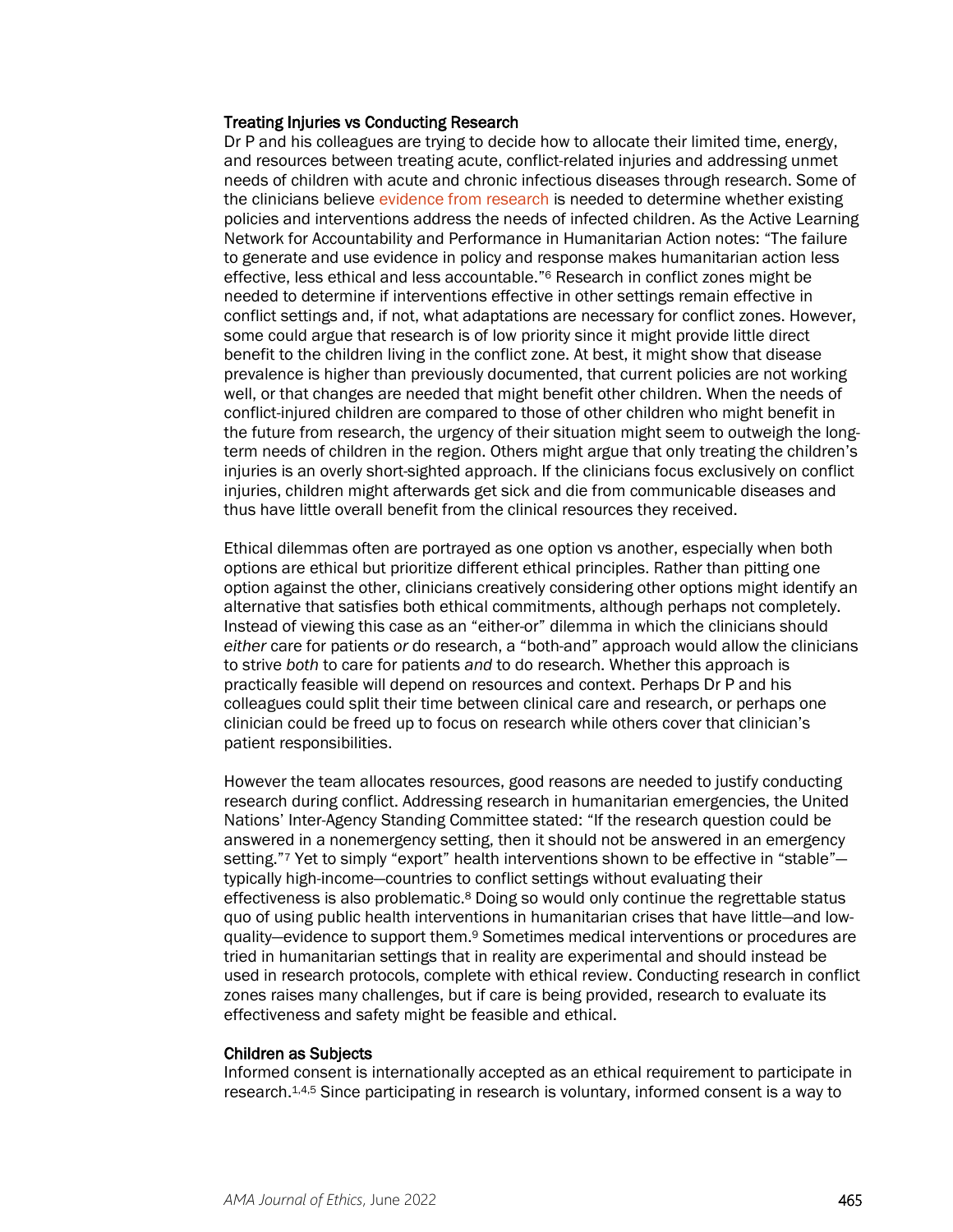respect people's right to decide for themselves if they wish to be involved. Children's participation in research requires additional ethical scrutiny, especially in humanitarian and conflict settings.10,11 Policies typically state that parents or guardians may give consent for a child to participate in research on the assumption that they know the child's best interests. The age at which children may give consent varies depending on the age of majority in a country. Below the age of majority, even when parents or guardians give consent, a [child's assent](https://journalofethics.ama-assn.org/article/pediatric-assent-clinical-research-patient-centered-perspective-using-motivational-interviewing/2013-08) or agreement might be sought, although some cultures do not believe assent is necessary or appropriate.12 In some cultures, parents or guardians might not like researchers obtaining assent from a child if they believe children cannot understand research. Others might be offended by researchers' obtaining assent from children if doing so suggests that the parents' consent was insufficient. However, if children are not consulted, they might feel coerced into participating and not engage fully with the researchers.

The case of Dr P is further complicated by the fact that children often are separated from their parents during conflicts. Excluding them from research until they are old enough to consent might deny them the benefits that such research might generate.13 It could be argued that children [separated from their parents](https://journalofethics.ama-assn.org/article/how-should-unaccompanied-minors-immigration-detention-be-protected-coercive-medical-practices/2019-07) should not participate in research, as they might have been traumatized by the conflict and be unable to give authentic consent if no adult can give consent for them. However, people who have experienced traumatic events can understand the purpose of research and truly consent to participate.<sup>14</sup> The difficult circumstances that the children have been throughperhaps forced to leave their homes, knowing their parents have died, becoming their siblings' caretaker—might have accelerated their maturation and left them more capable of consenting than other children of similar ages.

Given these considerations, innovative adaptations of ethics guidelines—such as allowing relatives to give consent for children's participation in research—might be reasonable, especially if accepted in the region. Some cultures are highly individualized and insist on individuals deciding for themselves. Other cultures value wider family and community interactions and decision making.12 Children going to medical facilities are sometimes accompanied by elders or community leaders, who may be called "uncle" out of respect for their position. Such practices further complicate obtaining consent. In such situations, those beyond the nuclear family could be assumed to know the children well and to be able to make decisions based on the children's best interests. These issues remain challenging and far from clear-cut, with local context and level of risk being important to consider.

To address issues of consent for orphaned children and those unaccompanied by parents, the researchers should spend time getting to know the participant community.13 Community engagement helps researchers avoid pursuing methods that turn out to be unacceptable or impractical in the community. In particular, participatory research methods are increasingly seen as important ways to ensure community values and culture are understood and respected.15 During researchers' interactions with the community, challenges and concerns can be raised and potential problems mitigated or avoided. Such discussions will reveal what method of seeking consent or assent is acceptable in that community. This approach can also help children feel comfortable, as they know the approach has been agreed upon by the community and the researchers.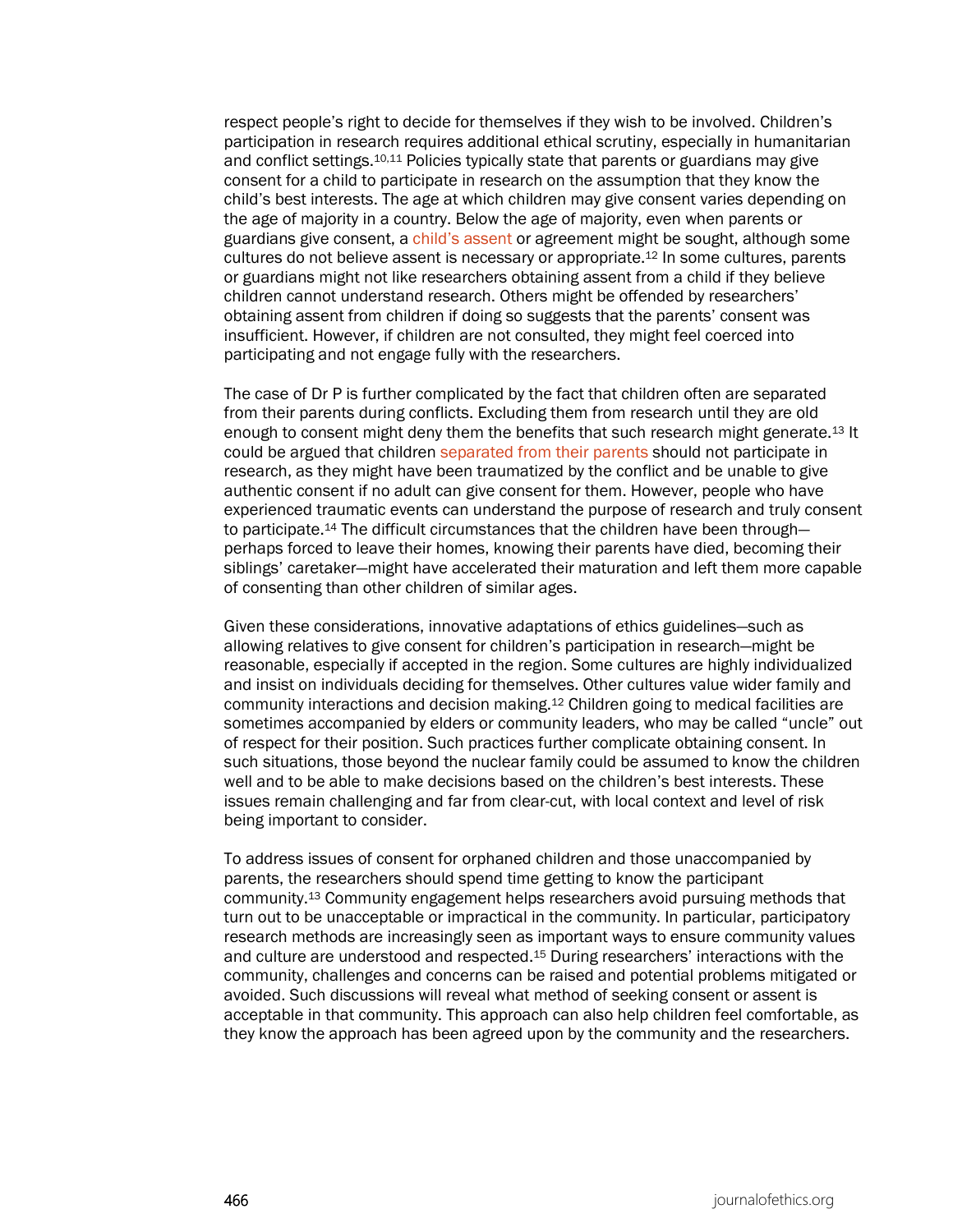#### Research Feasibility

Even if ethical issues can be resolved satisfactorily, the feasibility of the research must be investigated carefully. Humanitarian organizations and individuals working in conflict zones might be overstretched and [underresourced](https://journalofethics.ama-assn.org/article/how-should-biobanking-be-governed-low-resource-settings/2020-02) to the extent that conducting research might not be feasible.<sup>8</sup> The case of Dr P described challenges of transporting samples, poor infrastructure, and security issues. Without practical solutions to such problems, the research might have to be adapted or abandoned.

Before conducting clinical research in conflict zones, researchers should assess the opportunities and the challenges (including methodological, logistical, political, and ethical challenges) to help them decide whether it is feasible to conduct ethical research in that place at that time. A thorough situation analysis should also include assessment of stakeholders' attitudes and beliefs about conducting research in conflict zones, the availability of research assistants from within the community affected by the conflict (who could collect data using their social networks), and assessment of the risk-benefit ratio of the proposed research by maintaining risk registers and conducting regular risk assessment during service delivery. Various tools and checklists are also available to help with assessments and planning, such as the guidelines of the International Institute of Social Studies.16

To justify the risk of harm and use of resources, especially in a conflict zone, the research should be able to make a meaningful contribution to practice. Conducting unfeasible research has ethical implications, since starting an unfeasible study would waste resources.16 Furthermore, conducting an unfeasible study might leave communities distrustful of researchers or even clinicians, which could impede realization of the benefits being sought. However, such challenges should not lead to research being immediately abandoned, as alternative means and additional resources could be pursued to address the difficulties.

Researchers should also consider that the needs and research questions arising in resource-limited environments might be more amenable to study using different research methodologies, such as observational studies or adaptive trial designs.17 Snowball sampling methodology, for example, increases the likelihood of addressing distrust and suspicion when stakeholders in conflict zones are introduced by a trusted social network.<sup>18</sup> Conducting research ethically in conflict settings requires significant effort and flexibility, as well as sufficient resources and expertise, and is urgently needed in many areas. Research teams should ensure that their project is feasible and their team is well prepared before starting research projects.

#### Interacting With Authorities

The final ethical issue to be considered here is the role of authorities. Humanitarian organizations working in conflict settings find themselves walking a tightrope between various authorities. Getting the balance wrong can have fatal consequences for those working for humanitarian organizations and those they seek to help. Providing medical care to the injured can be seen as much more beneficial than conducting research. The collection of information or biological samples might be viewed with suspicion unless the researchers and participating communities have a clear understanding of the study. Researchers have been killed due to misunderstandings or malicious rumors about the goals of their study.19 Much can be learned about the ethics of conducting research from past experiences, an example being research carried out during the 2014 to 2016 Ebola epidemic.17,20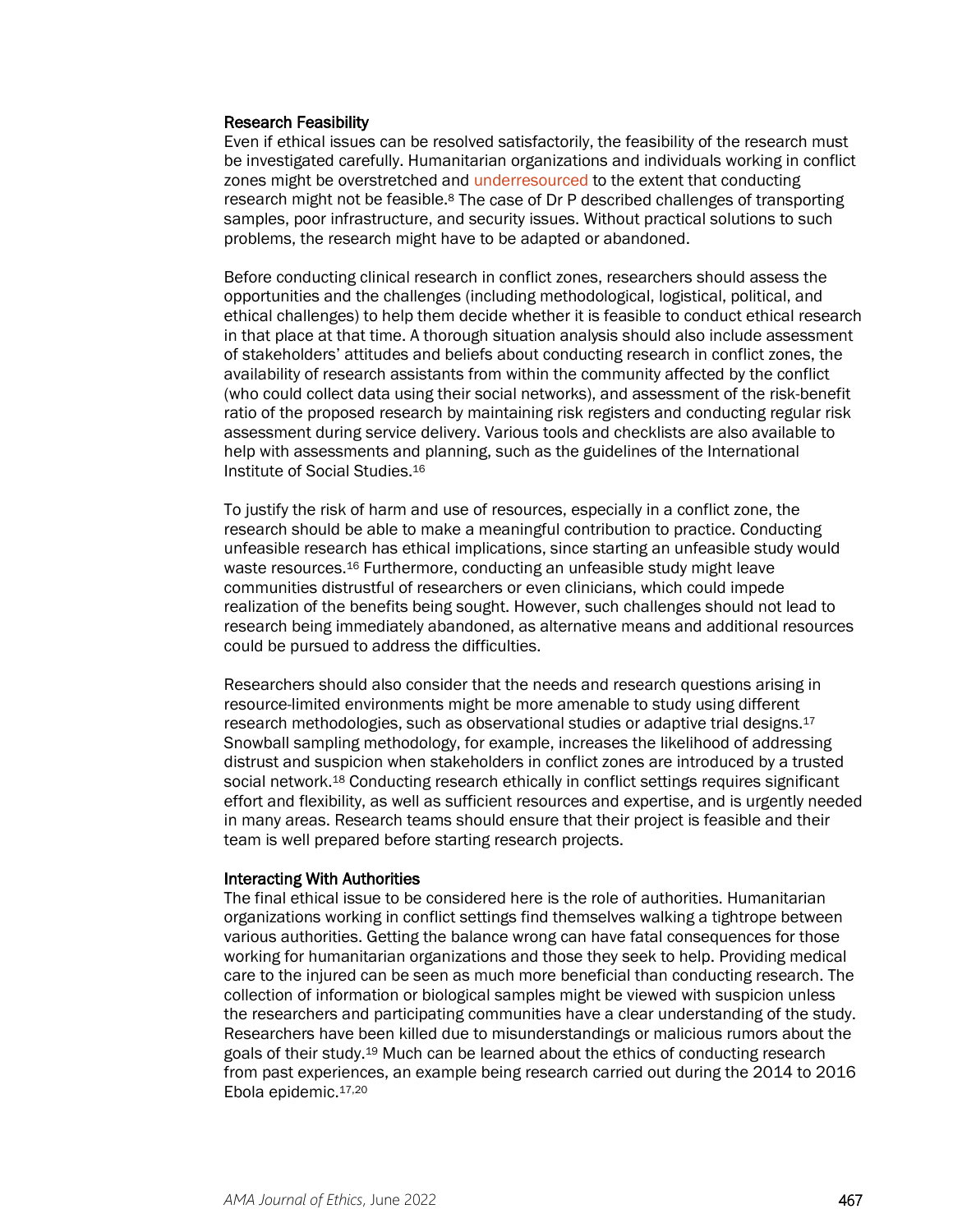The risks for researchers working in conflict settings have been studied.21,22 In addition to the researchers themselves, others associated with them can be put at heightened risk. In the case of Dr P, the hospital could be attacked if it is viewed as collaborating with one side or the other in the conflict. The attacks on health care facilities reported in Syria are a terrible reminder that those who seek to care for the sick and injured are no longer viewed as entitled to protection in the eyes of some combatants.<sup>23</sup> Instead, they might become direct targets of violence or threatened with violence if they treat certain people or don't treat others. Such risks must be considered when decisions are being made about research in conflict settings.

This case study also points to the multiple conflicts of interest that can arise in research conducted in conflict settings. Countries affected by internal conflict and violence might require all research studies to be approved or licensed by a government agency. That same government might have a vested interest in certain issues not being researched or, if they are, in ensuring that the findings are not reported in ways that criticize the government, its policies, or its allies.24 In some cases, these constraints might prevent studies from getting the necessary approvals. Researchers might have to consider the risk of conducting such studies without the required approvals (with the result that their studies might be shut down before they are completed), of their organization being forced to leave the country after reporting the results, or of the research team experiencing violence or imprisonment.<sup>24</sup>

#### **Conclusion**

The ethical and practical challenges of conducting research in conflict settings should not lead to it being abandoned; creative approaches should be explored to manage time, find resources, and adapt protocols as needed. Before designing studies, it is essential for researchers to engage involved communities, even those in conflict, to understand their needs and relevant cultural practices and concerns. Such engagement must be undertaken with humility.

Research with children is an important way to address their needs (understood holistically) with evidence-based interventions and policies. Viewing them as too vulnerable to participate in research might further marginalize them and leave their treatment without supportive evidence. Although including children raises additional ethical challenges, such as informed consent, these can be addressed through meaningful engagement with the community, parents, and other authorities.

Significant efforts might be required to establish researchers' independence from the conflict. Some living in conflict zones might not accept that neutrality is possible, and hence research in these settings has inherent dangers. So, too, does providing health care.25 Both health care and research have the potential to benefit the community greatly. Ensuring research is conducted ethically is one way to minimize the risks for everyone involved.

#### References

1. Council for International Organizations of Medical Sciences (CIOMS) Working Group. *Clinical Research in Resource-Limited Settings: A Consensus by a CIOMS Working Group*. Council for International Organizations of Medical Sciences; 2021. Accessed July 12, 2021. [https://cioms.ch/wp](https://cioms.ch/wp-content/uploads/2021/06/CIOMS_ClinicalResearch_RLS.pdf)[content/uploads/2021/06/CIOMS\\_ClinicalResearch\\_RLS.pdf](https://cioms.ch/wp-content/uploads/2021/06/CIOMS_ClinicalResearch_RLS.pdf)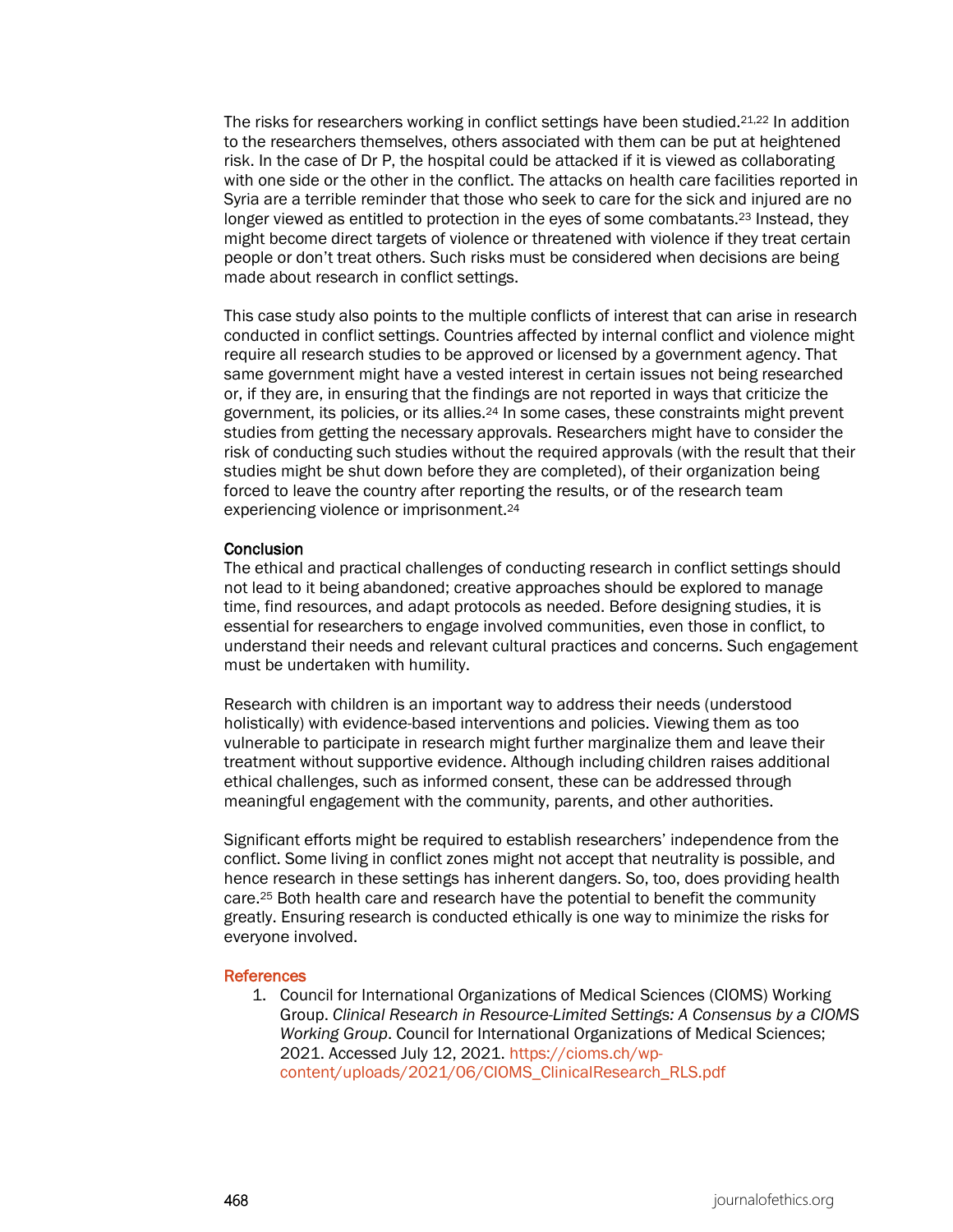- 2. Ford N, Mills EJ, Zachariah R, Upshur R. Ethics of conducting research in conflict settings. *Confl Health.* 2009;3:7.
- 3. Goodhand J. Research in conflict zones: ethics and accountability. *Forced Migr Rev.* 2000;8:12-15.
- 4. Declaration of Helsinki. World Medical Association. Adopted June 1964. Amended October 2013. Accessed July 12, 2021. [https://www.wma.net/policies-post/wma-declaration-of-helsinki-ethical](https://www.wma.net/policies-post/wma-declaration-of-helsinki-ethical-principles-for-medical-research-involving-human-subjects/)[principles-for-medical-research-involving-human-subjects/](https://www.wma.net/policies-post/wma-declaration-of-helsinki-ethical-principles-for-medical-research-involving-human-subjects/)
- 5. Mezinska S, Kakuk P, Mijaljica G, Waligóra M, O'Mathúna D. Research in disaster settings: a systematic qualitative review of ethical guidelines. *BMC Med Ethics*. 2016;17:62.
- 6. Knox Clarke P, Darcy J. *Insufficient Evidence? The Quality and Use of Evidence in Humanitarian Action*. Active Learning Network for Accountability and Performance in Humanitarian Action (ALNAP); 2014. Accessed July 12, 2021. [https://reliefweb.int/sites/reliefweb.int/files/resources/alnap-study](https://reliefweb.int/sites/reliefweb.int/files/resources/alnap-study-evidence.pdf)[evidence.pdf](https://reliefweb.int/sites/reliefweb.int/files/resources/alnap-study-evidence.pdf)
- 7. Reference Group for Mental Health and Psychosocial Support in Emergency Settings. Recommendations for conducting ethical mental health and psychosocial research in emergency settings. Inter-Agency Standing Committee; 2014. Accessed July 12, 2021. https://interagencystandingcommittee.org/system/files/1. iasc\_recommendati [ons\\_for\\_ethical\\_mhpss\\_research\\_in\\_emergency\\_settings\\_0.pdf](https://interagencystandingcommittee.org/system/files/1._iasc_recommendations_for_ethical_mhpss_research_in_emergency_settings_0.pdf)
- 8. Kohrt BA, Mistry AS, Anand N, Beecroft B, Nuwayhid I. Health research in humanitarian crises: an urgent global imperative. *BMJ Glob Health*. 2019;4(6):e001870.
- 9. Blanchet K, Ramesh A, Frison S, Warren E, et al. Evidence on public health interventions in humanitarian crises. *Lancet*. 2017;390(10109):2287-2296.
- 10. Berman G, Hart J, O'Mathúna D, et al. What we know about ethical research involving children in humanitarian settings: an overview of principles, the literature and case studies. Innocenti working paper 2016-18. Office of Research, UNICEF; 2016. Accessed July 12, 2021. [https://www.unicef](https://www.unicef-irc.org/publications/pdf/IWP_2016_18.pdf)[irc.org/publications/pdf/IWP\\_2016\\_18.pdf](https://www.unicef-irc.org/publications/pdf/IWP_2016_18.pdf)
- 11. Wessells M. Reflections on ethical and practical challenges of conducting research with children in war zones: toward a grounded theory. In: Mazurana D, Jacobsen K, Gale LA, eds. *Research Methods in Conflict Settings: A View from Below*. Cambridge University Press; 2013:81-105.
- 12. Vreeman R, Kamaara E, Kamanda A, et al. Community perspectives on research consent involving vulnerable children in western Kenya. *J Empir Res Hum Res Ethics*. 2012;7(4):44-55.
- 13. Embleton l, Ott MA, Wachira J, et al. Adapting ethical guidelines for adolescent health research to street-connected children and youth in low- and middleincome countries: a case study from western Kenya. *BMC Med Ethics*. 2015;16:89.
- 14. O'Mathúna D. Conducting research in the aftermath of disasters: ethical considerations. *J Evid Based Med*. 2010;3(2):65-75.
- 15. O'Mathúna D. The dual imperative in disaster research ethics. In: Iphofen R, Tolich M, eds. *SAGE Handbook of Qualitative Research Ethics*. SAGE; 2018:441- 454.
- 16. Hilhorst D, Hodgson L, Jansen B, Mena R. Security guidelines for field research in complex, remote and hazardous places. International Institute of Social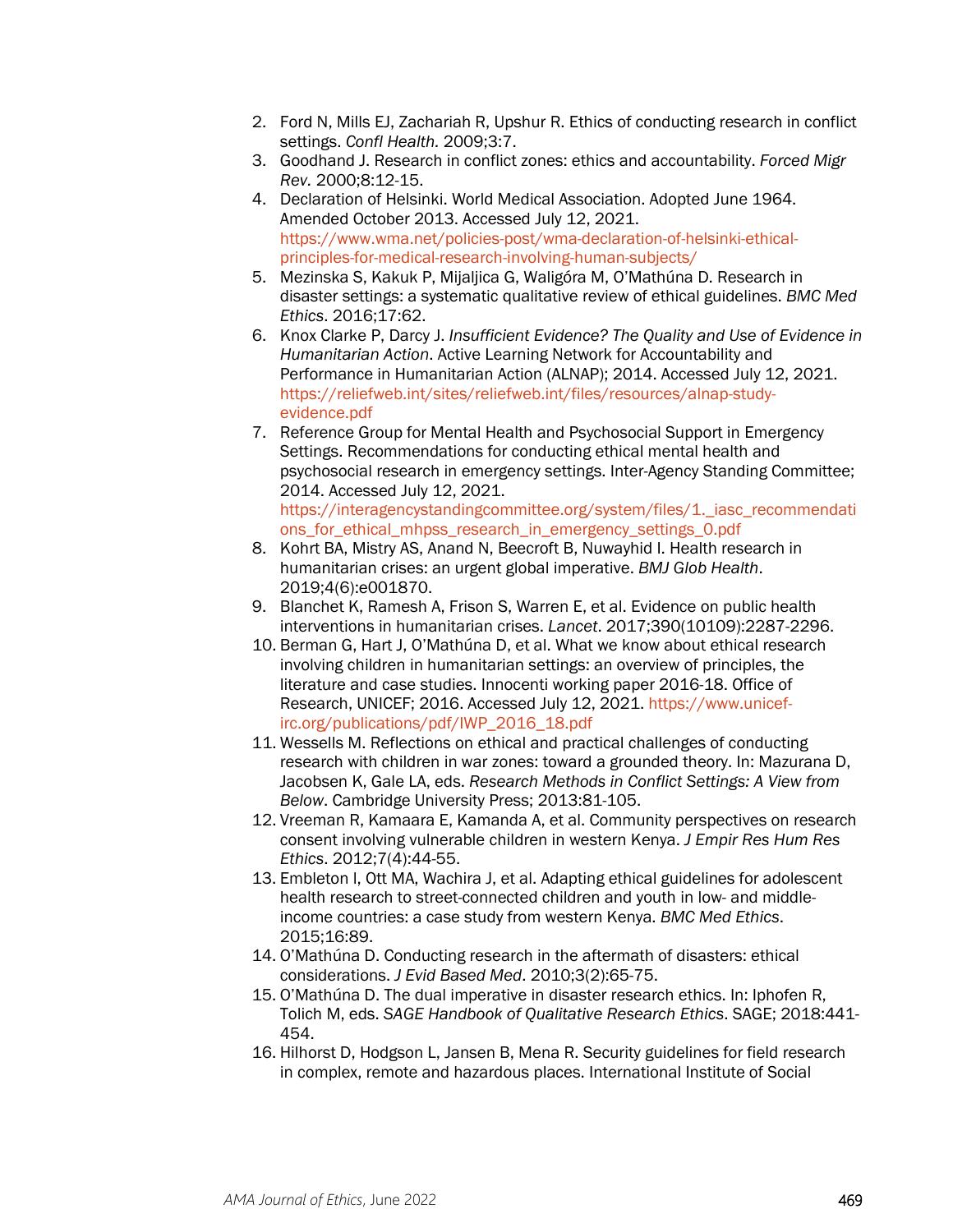Studies, Erasmus University Rotterdam; 2016. Accessed July 12, 2021. [https://repub.eur.nl/pub/93256/Fieldwork\\_security\\_guidelines.pdf](https://repub.eur.nl/pub/93256/Fieldwork_security_guidelines.pdf)

- 17. Alirol E, Kuesel AC, Guraiib MM, de la Fuente-Núñez V, Saxena A, Gomes MF. Ethics review of studies during public health emergencies—the experience of the WHO Ethics Review Committee during the Ebola virus disease epidemic. *BMC Med Ethics.* 2017;18:43.
- 18. Cohen N, Arieli T. Field research in conflict environments: methodological challenges and snowball sampling. *J Peace Res*. 2011;48(4):423-435.
- 19. Yimer G, Gebreyes W, Havelaar A, et al. Community engagement and building trust to resolve ethical challenges during humanitarian crises: experience from the CAGED Study. *Confl Health.* 2020;14:68.
- 20. Schopper D, Ravinetto R, Schwartz L, et al. Research ethics governance in times of Ebola. *Public Health Ethics*. 2017;10(1):49-61.
- 21. Mazurana D, Jacobsen K, Gale LA, eds. *Research Methods in Conflict Settings: A View from Below*. Cambridge University Press; 2013.
- 22. Byrne S, Elcheroth G, Gabriel S, Goetschel L, Hagmann T, Santschi L. A conflict sensitive approach to field research: doing any better? *Swiss Acad Rep*. 2017;12(5):1-40. Accessed July 12, 2021. [https://www.swisspeace.ch/assets/publications/downloads/Articles/50ed6640](https://www.swisspeace.ch/assets/publications/downloads/Articles/50ed664095/A-conflict-sensitive-approach-to-field-research-17-swisspeace-laurent_goetschel.pdf) [95/A-conflict-sensitive-approach-to-field-research-17-swisspeace](https://www.swisspeace.ch/assets/publications/downloads/Articles/50ed664095/A-conflict-sensitive-approach-to-field-research-17-swisspeace-laurent_goetschel.pdf)[laurent\\_goetschel.pdf](https://www.swisspeace.ch/assets/publications/downloads/Articles/50ed664095/A-conflict-sensitive-approach-to-field-research-17-swisspeace-laurent_goetschel.pdf)
- 23. Spagat M. Attacks on medical workers in Syria: implications for conflict research. *PLoS Med*. 2018;15(4):e1002560.
- 24. Thomson SM. "That is not what we authorised you to do…": access and government interference in highly politicised research environments. In: Sriram CL, King JC, Mertus JA, Martin-Ortega O, Herman J, eds. *Surviving Field Research: Working in Violent and Difficult Situations*. Routledge; 2009:108-123.
- 25. Coupland R, Breitegger A. *Health Care in Danger: The Responsibilities of Health-Care Personnel Working in Armed Conflicts and Other Emergencies*. International Committee of the Red Cross; 2012. Accessed July 12, 2021. <https://shop.icrc.org/download/ebook?sku=4104/002-ebook>

Dónal O'Mathúna, PhD is an associate professor in the College of Nursing and the Center for Bioethics and Medical Humanities at Ohio State University in Columbus. His research interests include ethics and evidence-based practice in health care, with a specific focus on humanitarian crises and disaster research ethics. He was the principal investigator for the Post-Research Ethics Analysis Research Project, which investigated ethical issues in health research conducted in humanitarian crises.

Nawaraj Upadhaya, PhD is a medical anthropologist and public health researcher who has worked in conflict and other natural disaster settings in Afghanistan, Burundi, Nepal, and South Sudan. He works with HealthNet TPO, Burundi, and has coordinated the implementation of the Post-Research Ethics Analysis Research Project in Afghanistan, Nepal, and South Sudan. He has also conducted research on strengthening mental health systems in low- and middle-income countries.